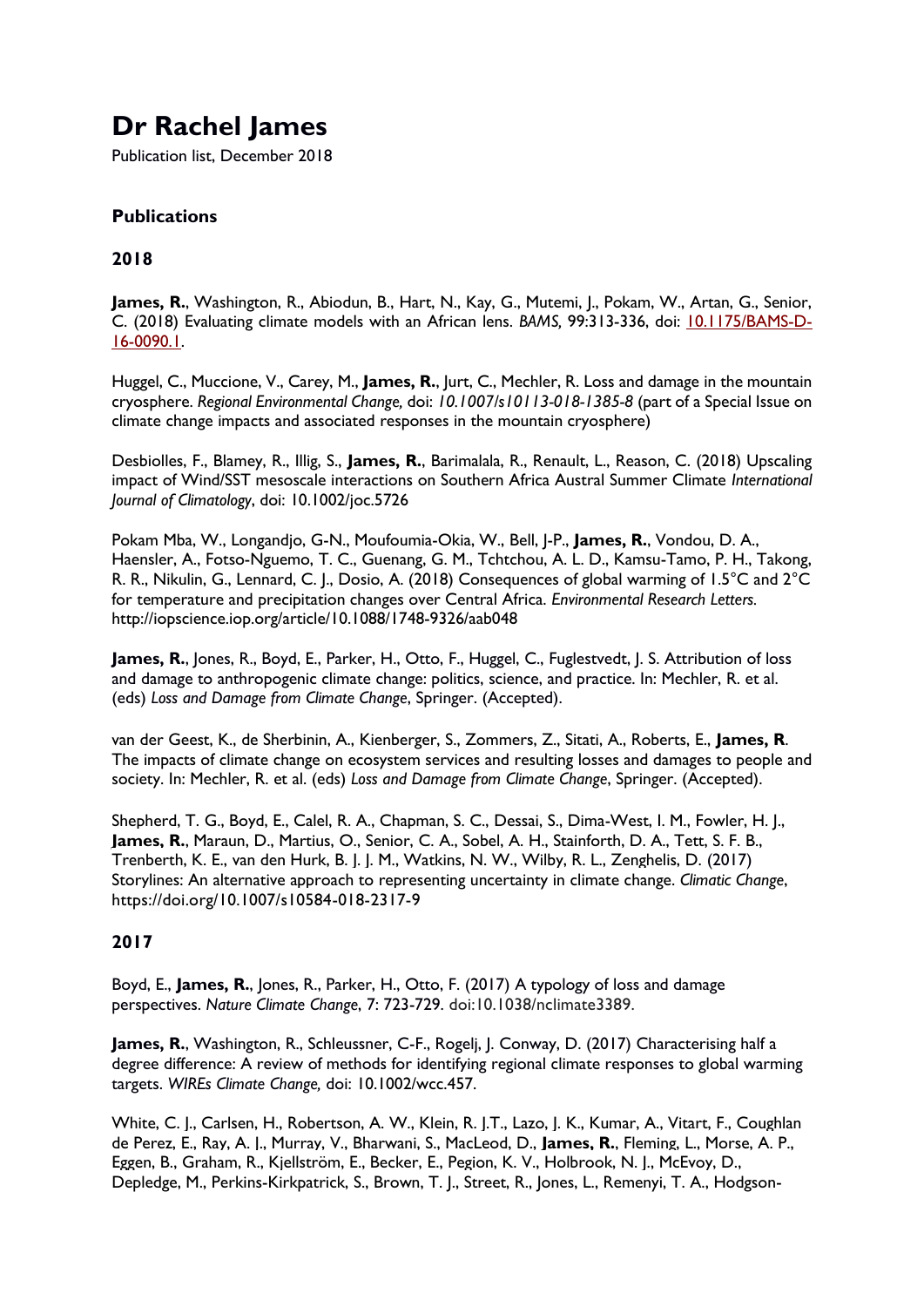Johnston, I., Buontempo, C., Lamb, R., Meinke, H., Arheimer, B. and Zebiak, S. E. (2017) Potential applications of subseasonal-to-seasonal (S2S) predictions. Met. Apps, 24: 315–325. doi:10.1002/met.1654.

## **2016**

Parker, H. R., Cornforth, R., Suarez, P., Allen, M. R., Boyd, E., **James, R.**, Otto, F. E. L., Walton, P. (2016) Using a Game to Engage Stakeholders in Extreme Event Attribution Science. *International Journal of Disaster Risk Science,* 7: 353-365, doi: [http://dx.doi.org/10.1007/s13753-016-0105-6.](http://dx.doi.org/10.1007/s13753-016-0105-6)

Simpson, M., **James, R.**, Hall, J., Borgomeo, E., Ives, M., Almeida, S., Kingsborough, K., Economou, T., Stephenson, D., Wagener, T. (2016) Decision Analysis for Management of Natural Hazards. *Annual Review of Environment and Resources,* doi: 10.1146/annurev-environ-110615-090011.

Mitchell, D., **James, R.,** Forster, P. M., Betts, R. A., Shiogama, H., Allen, M. (2016) Realising the impacts of a 1.5C warmer world. *Nature Climate Change*, doi:10.1038/nclimate3055.

Parker, H. R., Boyd, E., Cornforthf, R. J., **James, R.**, Otto, F. E. L., & Allen, M. (2016). Stakeholder perceptions of event attribution in the loss and damage debate. *Climate Policy,* doi: 10.1080/14693062.2015.1124750.

### **2015**

James, R., Washington, R., & Jones, R. (2015). Process-based assessment of an ensemble of climate projections for West Africa. *Journal of Geophysical Research: Atmospheres*. doi:10.1002/2014JD022513.

Parker, H. R., Cornforth, R. J., Boyd, E., **James, R.**, Otto, F. E. L., & Allen, M. (2015). Implications of event attribution for loss and damage policy. *Weather*, *70*(9), 268–272. doi:10.1002/wea.2542.

Otto, F. E. L., Boyd, E., Jones, R., Cornforth, R., **James, R.**, Parker, H. R., Allen, M. R. (2015) Attribution of extreme weather events in Africa: A preliminary exploration of the science and policy implications. *Climatic Change,* doi:10.1007/s10584-015-1432-0.

#### **2014**

James, R., Washington, R., and Rowell, D.P. (2014) African Climate Change Uncertainty in Perturbed Physics Ensembles: Implications of Global Warming to 4°C and Beyond. *J. Climate*, *27*(12), 4677–4692. doi:10.1175/JCLI-D-13-00612.1 [Open Access]

**James, R.**, Otto, F., Parker, H., Boyd, E., Cornforth, R., Mitchell, D., & Allen, M. (2014). Characterizing loss and damage from climate change. *Nature Climate Change*, *4*(11), 938–939. doi:10.1038/nclimate2411.

Rockström, J., Brasseur, G., Hoskins, B., Lucht, W., Schellnhuber, J., Kabat, P., Nakicenovic, N., Gong, P., Schlosser, P., Costa, M.M., Humble, A., Eyre, N., Gleick, P., **James, R.**, Lucena, A., Masera, O., Moench, M., Schaeffer, R., Seitzinger, S., van der Leeuw, S., Ward, B., Stern, N., Hurrell, J., Srivastava, L., Morgan, J., Nobre, C., Sokona, Y., Cremades, R., Roth, E., Liverman, D. & Arnott, J. (2014), Climate change: the necessary, the possible and the desirable, *Earth's Future.* doi:10.1002/2014EF000280.

#### **2013**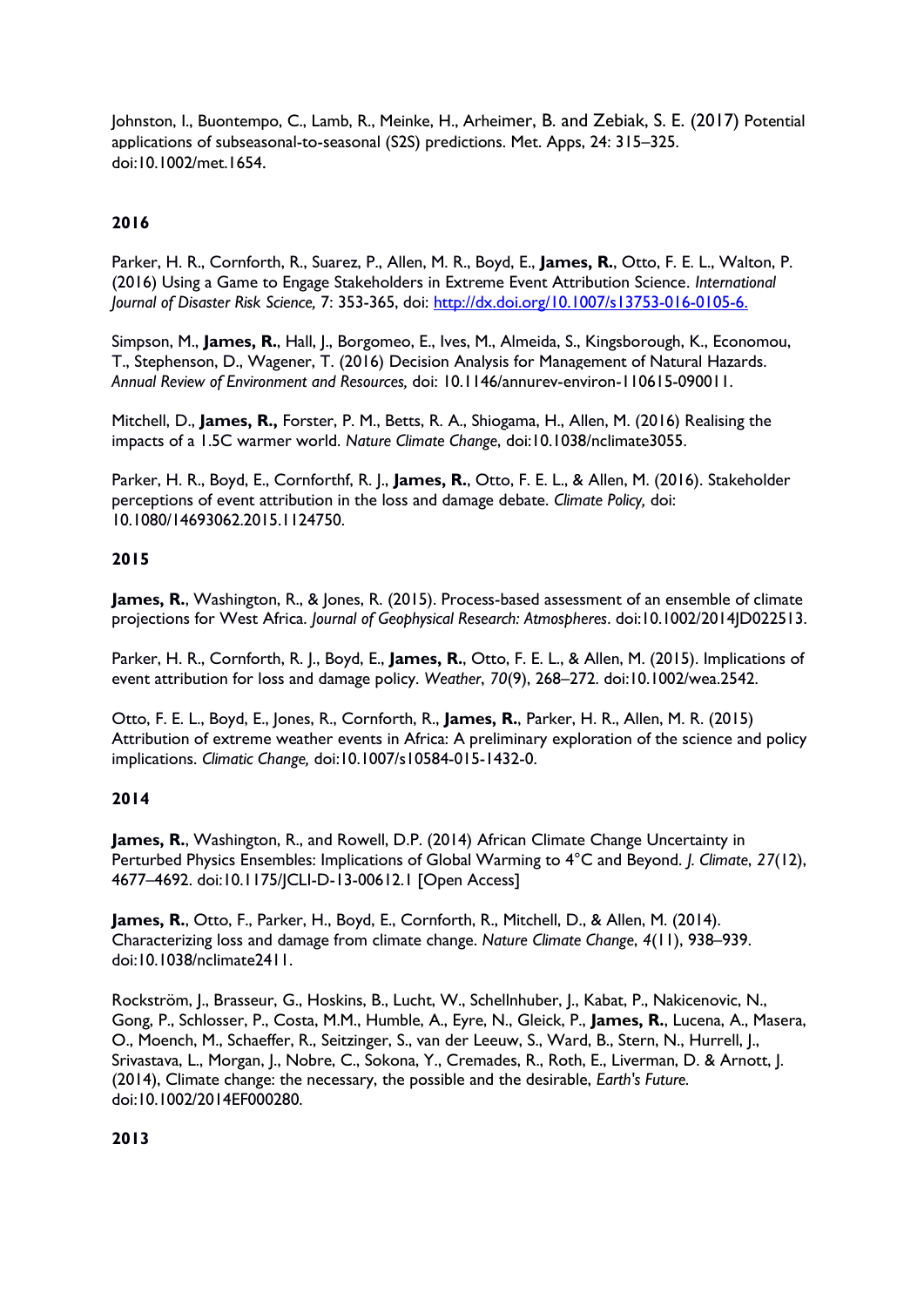**James, R.**, Washington, R., and Rowell, D.P. (2013) Implications of global warming for the climate of African rainforests. *Phil. Trans. B*, *368*(1625), 20120298. doi:10.1098/rstb.2012.0298 [Open Access]

Washington, R., **James, R.**, Pearce, H., Pokam, W.M., and Moufouma-Okia, W. (2013) Congo Basin rainfall climatology: can we believe the climate models? *Phil. Trans. B, 368*(1625), 20120296. doi:10.1098/rstb.2012.0296.

**James, R.** and Washington, R. (2013) Changes in African temperature and precipitation associated with degrees of global warming, *Climatic Change,* doi:10.1007/s10584-012-0581-7*.* [now Open Access]

*Also featured as a Research Highlight in Nature Climate Change*: Brown, A. (2012) Global Implications for Africa *Nature Climate Change* **2**, 769.

#### **In preparation**

**James, R.**, Hart, N., Washington, R., Munday, C., Reason, C. Representation of Tropical-Extratropical Cloud Bands in Coupled Climate Models. In prep for *Journal of Climate*.

Hart, N., **James, R.**, Washington, R., Reason, C. Robust decrease in rainfall generating weather systems over southern Africa (in prep for *Nature Geoscience*).

**James, R.**, Hart, N., Washington, R., Reason, C. Implications of Tropical-Extratropical Cloud Bands for precipitation across Southern Africa. (in prep for *International Journal of Climatology*).

Abiodun, B., **James, R.**, Washington, R. Analysing the ability of a coupled climate model to represent drought modes over West Africa. (in prep for *International Journal of Climatology*).

**James, R.**, Jones, R., Boyd, E., van der Geest, K. Putting the climate change into adaptation. *Nature Climate Change* (In preparation as a Perspective)

Boyd, E., **James, R.**, Jones, R., Parker, H., Otto, F. Advancing a typology of loss and damage. In: Mechler, R. et al. (eds) *Loss and Damage from Climate Change*, Springer.

#### **Reports**

Mechler, R., **James, R.**, Wewerinke-Singh, M, Huq, S. (2018) Loss and Damage in IPCC's report on Global Warming of 1.5C (SR15). A summary. Available at: https://www.researchgate.net/publication/328232370 Loss\_and\_Damage\_in\_IPCC's\_report\_on\_Glo [bal\\_Warming\\_of\\_15C\\_SR15\\_A\\_summary](https://www.researchgate.net/publication/328232370_Loss_and_Damage_in_IPCC)

Hart, N., Blamey, R., **James, R.** et al. (2016) Southern Africa: Studying variability and future change. In Africa's climate: Helping decision makers make sense of climate information, Future Climate for Africa. Available at: [http://www.futureclimateafrica.org/wp-content/uploads/2016/11/africas-climate](http://www.futureclimateafrica.org/wp-content/uploads/2016/11/africas-climate-final-report-4nov16.pdf)[final-report-4nov16.pdf](http://www.futureclimateafrica.org/wp-content/uploads/2016/11/africas-climate-final-report-4nov16.pdf)

Boyd, E., **James, R.**, Jones, R. (2016) Policy Brief: A spectrum of views on Loss and Damage. Available at:<http://www.eci.ox.ac.uk/publications/161101.pdf>

**James, R.** Sensitivity of Earth Systems: Lessons from the 1.5 Degrees Conference: how sensitive are earth systems to 1.5°C? Available at: [http://media.wix.com/ugd/6d11e7\\_f645c4aaa7ab40f4b9cf0be0ff631aa5.pdf,](http://media.wix.com/ugd/6d11e7_f645c4aaa7ab40f4b9cf0be0ff631aa5.pdf) with key conclusions at:<http://www.1point5degrees.org.uk/conclusions>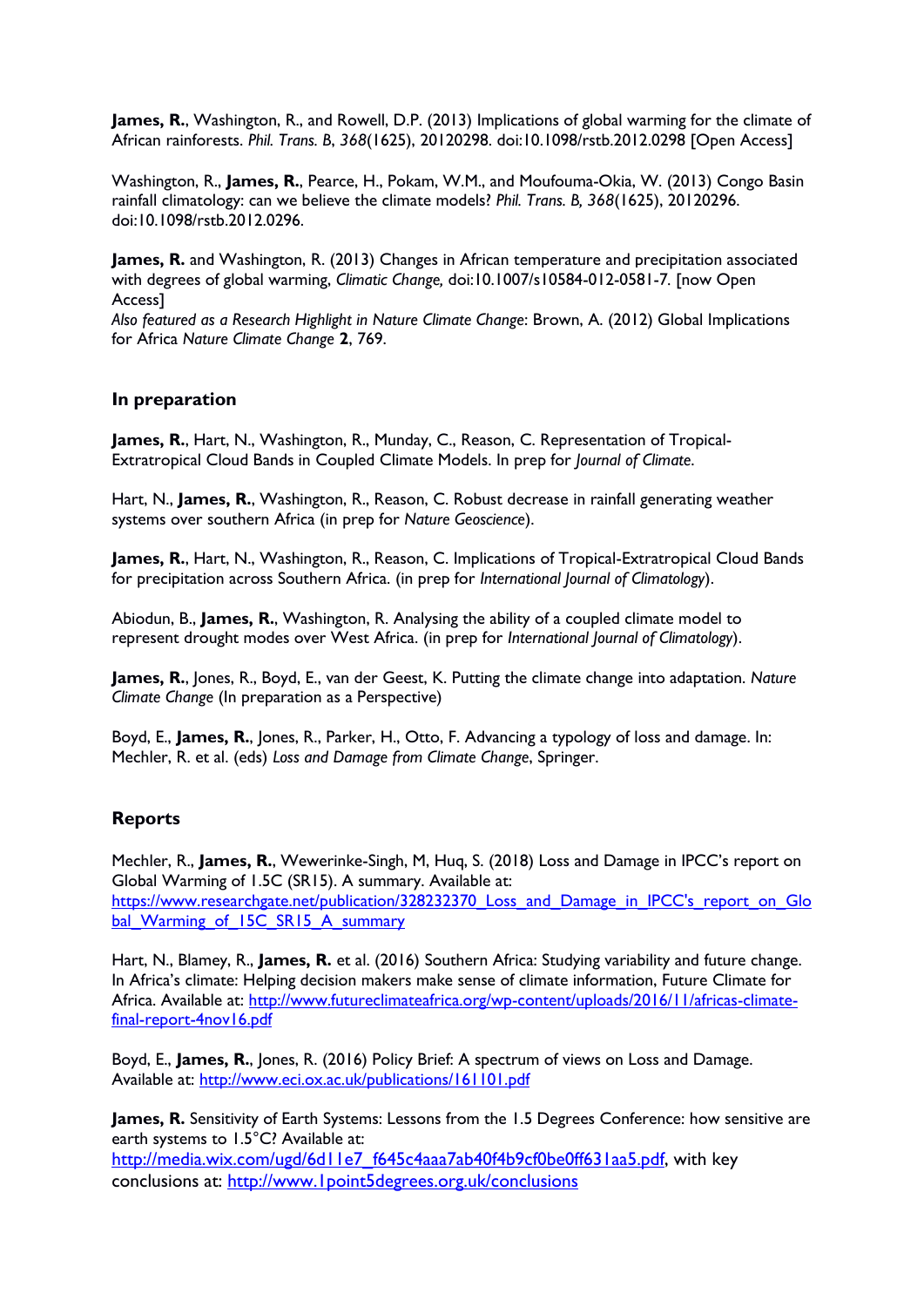Zommers, Z., van der Geest, K., de Sherbinin, A., Kienberger, S., Roberts, E., Harootunian, G., Sitati, A. & **James, R.** (2016) Loss and Damage: The Role of Ecosystem Services. United Nations Environment Programme, Nairobi, Kenya. Available at: [http://uneplive.unep.org/media/docs/assessments/loss\\_and\\_damage.pdf](http://uneplive.unep.org/media/docs/assessments/loss_and_damage.pdf)

Boyd, E., **James, R.**, Jones, R. (2016) Policy Brief: Typologies of Loss and Damage and Associated Actions. Available at: [http://www.eci.ox.ac.uk/publications/policy-brief](http://www.eci.ox.ac.uk/publications/policy-brief-pdf/160608_Typologies_ExCom3Update_Final.pdf)[pdf/160608\\_Typologies\\_ExCom3Update\\_Final.pdf](http://www.eci.ox.ac.uk/publications/policy-brief-pdf/160608_Typologies_ExCom3Update_Final.pdf)

Hope, R., Olago, D., Opondo, M., Mumma, A., Ouma, G., Dulo, S., Trevett, A., Harvey, P., Stallone, A., Koehler, J., Katuva, J., **James, R.**, Washington, R., Bradley, D., Cheeseman, N., Borgomeo, E., Charles, K., Thomson P. (2015) Country Diagnostic Report, Kenya. REACH Working Paper 3, University of Oxford. Available at: [http://reachwater.org.uk/resource/country-diagnostic-report](http://reachwater.org.uk/resource/country-diagnostic-report-kenya/)[kenya/](http://reachwater.org.uk/resource/country-diagnostic-report-kenya/)

**James, R.** (2015) Climate services: Impacts, risks, and adaptation. Oxford's research and existing linsk to the Met Office. Available at: [http://www.eci.ox.ac.uk/people/downloads/rjames](http://www.eci.ox.ac.uk/people/downloads/rjames-climateservices.pdf)[climateservices.pdf](http://www.eci.ox.ac.uk/people/downloads/rjames-climateservices.pdf)

**James, R.** (2015) Climate services: Impacts, risks, and adaptation. A summary of relevant research at the University of Oxford. Available at: [http://www.eci.ox.ac.uk/publications/downloads/ClimateServicesSummary\\_OxfordOnly.pdf](http://www.eci.ox.ac.uk/publications/downloads/ClimateServicesSummary_OxfordOnly.pdf)

Guillot, B., **James, R.**, Massey, N., Otto, F., Hall, J., Allen, M. (2015) Modelling extreme weather in a changing climate: Potential applications for the insurance industry.

Coghlan, C., Muzammil, M., Ingram, J., Vervoort, J., Otto, F. E. L., **James, R.** (2014) A sign of things to come? Examining four major climate-related disasters, 2010-2013: A preliminary study for Oxfam's Food and Climate Justice Campaign. *Oxfam Research Reports.* Available at: [http://policy](http://policy-practice.oxfam.org.uk/publications/a-sign-of-things-to-come-examining-four-major-climate-related-disasters-2010-20-326092)[practice.oxfam.org.uk/publications/a-sign-of-things-to-come-examining-four-major-climate-related](http://policy-practice.oxfam.org.uk/publications/a-sign-of-things-to-come-examining-four-major-climate-related-disasters-2010-20-326092)[disasters-2010-20-326092](http://policy-practice.oxfam.org.uk/publications/a-sign-of-things-to-come-examining-four-major-climate-related-disasters-2010-20-326092)

Otto, F. E. L., **James, R.**, Allen, M. R. (2014) The science of attributing extreme weather events and its potential contribution to assessing loss and damage associated with climate change impacts. Available at:<http://tinyurl.com/PEA-UNFCCC>

**James, R.** (2013) *Implications of global warming for African climate*. DPhil Thesis, University of Oxford. [This thesis will soon be available on the Oxford Research Archive. In the meantime please contact me if you would like access to an electronic copy.]

#### **Blogs**

**James, R.**, Jones, R., Boyd, E. (2017) What Is Loss and Damage from Climate Change? First Academic Study Reveals Different Perspectives, Challenging Questions, New Security Beat. Available at: [https://www.newsecuritybeat.org/2017/09/loss-damage-climate-change-academic-study-reveals](https://www.newsecuritybeat.org/2017/09/loss-damage-climate-change-academic-study-reveals-perspectives-challenging-questions/)[perspectives-challenging-questions/.](https://www.newsecuritybeat.org/2017/09/loss-damage-climate-change-academic-study-reveals-perspectives-challenging-questions/)

**James, R.**, Washington, R., Abiodun, B., Hart, N., Kay, G., Mutemi, J., Pokam, W., Artan, G., Senior, C. (2017) No "One Size Fits All": Improving Climate Models for Africa Requires African Perspectives. Future Climate for Africa. Available at: http://www.futureclimateafrica.org/news/noone-size-fits-all-improving-climate-models-for-africa-requires-african-perspectives/.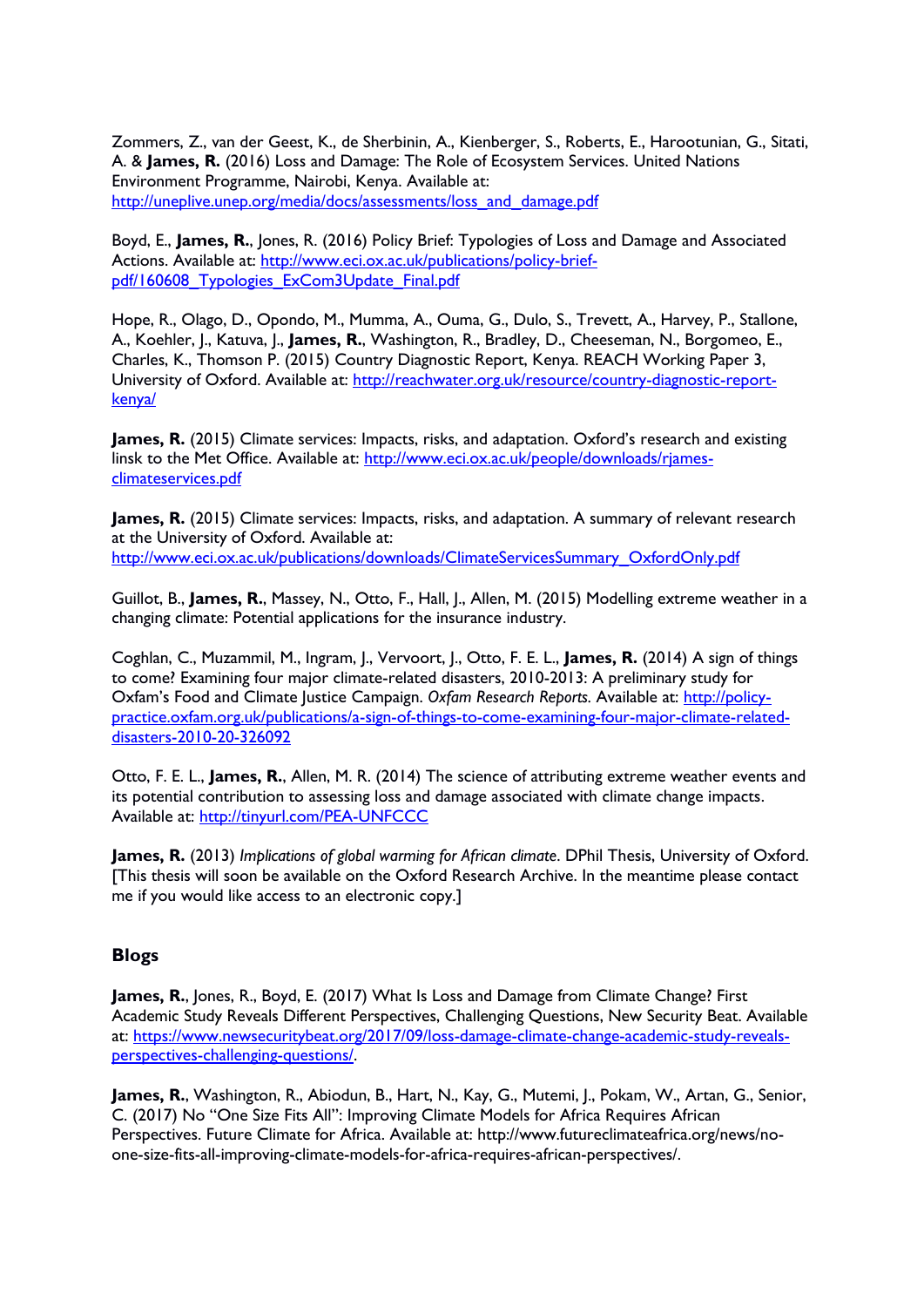James, R. (2017) What can scientists do to help policy-makers understand ambitious climate change mitigation goals? Advanced Science News. Available at: http://www.advancedsciencenews.com/canscientists-help-policy-makers-understand-ambitious-climate-change-mitigation-goals/.

**James, R.** (2017) What can climate models tell us about impacts at 1.5C and 2C? Carbon Brief. Available at: https://www.carbonbrief.org/guest-post-what-can-climate-models-tell-about-impactsonepointfive-two-degrees.

James, R. (2016) What's this about a 1.5 degree target? (part of "What's next for climate change" campaign with Guardian and Mediaplanet). Available at: [http://www.globalhealthaction.co.uk/climate](http://www.globalhealthaction.co.uk/climate-change/whats-this-about-a-1-5c-target)[change/whats-this-about-a-1-5c-target](http://www.globalhealthaction.co.uk/climate-change/whats-this-about-a-1-5c-target)

**James, R.** (2015) Can climate information improve water security for the poor? REACH water Available at:<http://reachwater.org.uk/can-climate-information-improve-water-security-for-the-poor/>

#### **Presentations**

Boyd, E., Jones, R., **James, R.**, A typology of loss and damage perspectives. Keynote: Climate Change Adaptation and Loss & Damage after Paris – Bridging Different Levels of Governance, Copenhagen, 13-15 May 2018.

Jones, R., **James, R.**, Boyd, E., Science to inform Loss and Damage policy, Oral Presentation: Adaptation Futures, Cape Town, 18-21 June 2018.

Muccione, V., Huggel, C., Carey, M., **James, R.**, Jurt, C., Mechler, R. A Systematic Review of Loss and Damage in the Mountain Cryosphere. Poster Presentation: European Geosciences Union General Assembly, Vienna, 11 April 2018.

James, R., Washington, R., Abiodun, B., Hart, N., Kay, G., Mutemi, J., Pokam, W., Artan, G., Senior, C. Evaluating Climate Models with an African lens: do we need an African model evaluation "hub"? Webinar, 15 March 2018.

**James, R.**, Washington, R., Abiodun, B., Hart, N., Kay, G., Mutemi, J., Pokam, W., Artan, G., Senior, C. Evaluating Climate Models with an African lens: do we need an African model evaluation "hub"? Invited Seminar: CSIR (Council for Scientific and Industrial Research), South Africa, 1 March 2018.

James, R., Washington, R., Abiodun, B., Hart, N., Kay, G., Mutemi, J., Pokam, W., Artan, G., Senior, C., Vellinga, M. Evaluating climate models with an African lens. Poster Presentation: American Meteorological Society Annual Meeting, Austin, USA, 7-11 January 2018.

Serdeczny, O., Boyd, E., **James, R.**, Jones, R., Otto, F. E. L., Young, H. Loss and damage – the disputed role of causation. Conference Paper: 2017 General Conference, European Consortium for Political Research, Oslo, 6-9 September 2017.

**James, R.**, Hart, N., Washington, R., Reason, C. Analysing tropical-extratropical cloud bands over southern Africa: How far can we trust model representations of climate variability and change? Poster Presentation: Future Climate for Africa Mid-Term Conference, September 4-7 2017.

**James, R.**, Washington, R., Abiodun, B., Hart, N., Kay, G., Mutemi, J., Pokam, W., Artan, G., Senior, C. Process-based model evaluation with an African lens. Oral Presentation: Future Climate for Africa Mid-Term Conference, September 4-7 2017.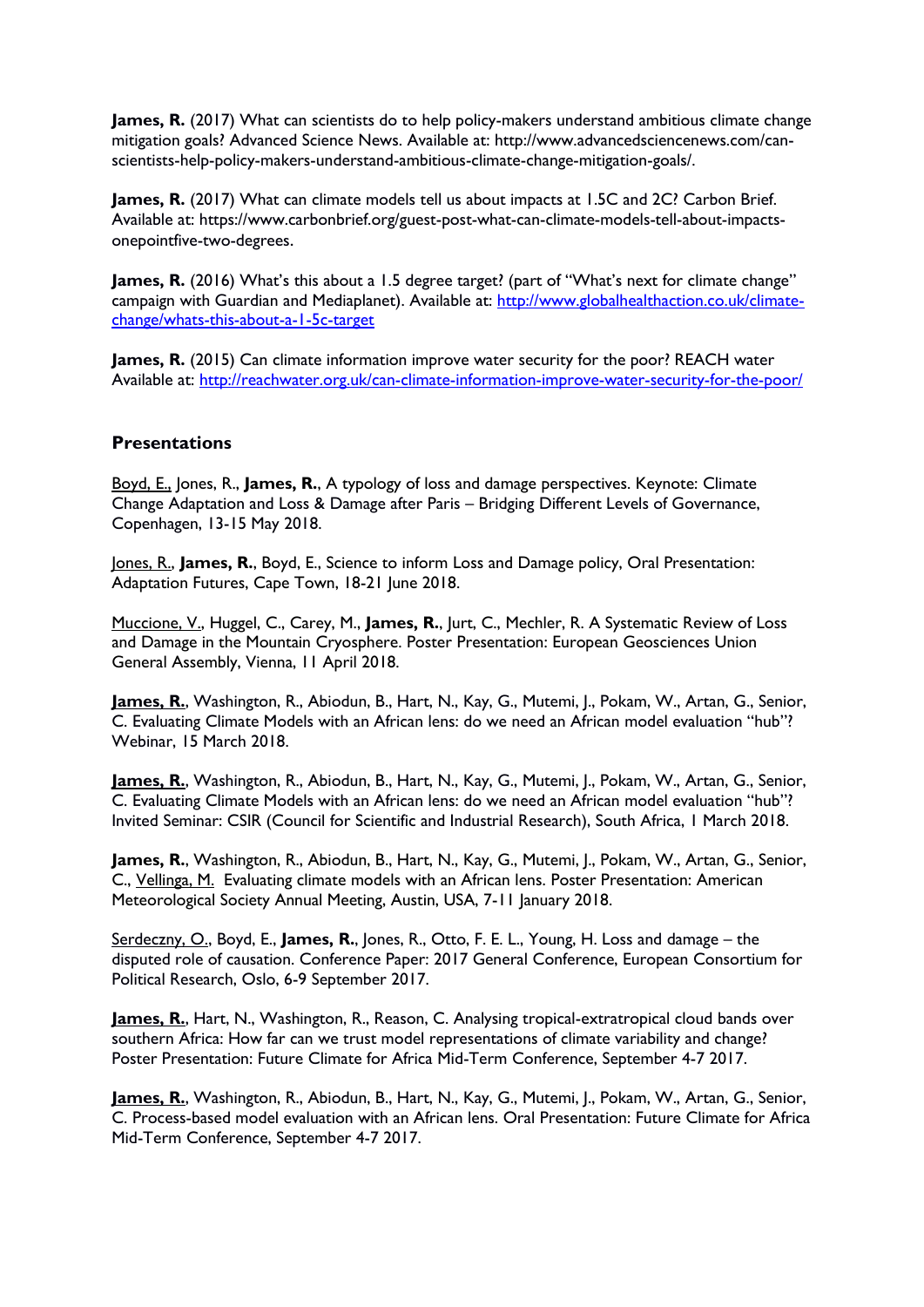**James, R.**, Washington, R., Abiodun, B., Hart, N., Kay, G., Mutemi, J., Pokam, W., Artan, G., Senior, C. How well do climate models simulate the seasonal cycle over Africa? Oral Presentation: Good Hope for Earth Sciences, IAPSO-IAMAS-IAGA Joint Assembly, Cape Town, August 27 – September 1 2017.

**James, R.**, Hart, N., Washington, R., Reason, C. Analysing tropical-extratropical cloud bands over southern Africa: How far can we trust model representations of climate variability and change? Oral Presentation: Good Hope for Earth Sciences, IAPSO-IAMAS-IAGA Joint Assembly, Cape Town, August 27 – September 1 2017.

**James, R.** Methods for identifying climate change impacts at 1.5°C and 2°C. Oral Presentation: CORDEX Africa Workshop, University of Cape Town, August 10 2017.

**James, R.**, Hart, N., Washington, R., Reason, C. Tropical-extratropical cloud bands over southern Africa: How far can we trust model representations of climate variability and change? Oral Presentation: 3<sup>rd</sup> National Climate Dynamics Workshop, University of Exeter, July 17-18 2017.

**James, R.** Evaluating climate models with a (southern) African lens. Seminar: Department of Oceanography, University of Cape Town, 2 March 2017.

**James, R.** Evaluation of HadGEM3-GC2 over southern Africa, with a focus on Tropical Temperate Troughs. Oral Presentation: IMPALA Science Conference, Leeds, 19-20 January 2017.

**James, R.** Using process-based assessment of climate model projections to construct storylines for water management in Africa. Oral Presentation: Royal Society Scientific Seminar "Storylines as an alternative way of representing uncertainty in climate change", Chicheley Hall, 23-24 November 2016.

Boyd, E., **James, R.**, Jones, R. A spectrum of views on Loss and Damage. Oral Presentation: COP22 Side Event "Loss and Damage: Perspectives and Options". Marrakech, 7 November 2016.

**James, R.**, Hart, N., Washington, R. Representation of Tropical-Temperate Troughs in Coupled Climate Models, Oral Presentation: South African Society for Atmospheric Sciences Conference, Cape Town, 31 October 2016.

**James, R., Hart, N., Washington, R. Representation of Tropical-Temperate Troughs over southern** Africa in the Unified Model, Oral Presentation: Africa Process Evaluation Group, Met Office, Exeter, 12 October 2016.

**James, R.**, Washington, R., Schleussner, C-F., Rogelj, J. Conway, D. (2017) What difference does half a degree make? A review of methods for modelling regional climate responses to global warming targets. Poster Presentation: 1.5 degrees: Meeting the challenges of the Paris Agreement, International Conference, University of Oxford, 20-22 September 2016.

Boyd, E., **James, R.**, Jones, R. Perspectives on Loss and Damage. Oral Presentation: Resilience Academy, Bavaria, 6 September 2016.

Boyd, E., **James, R.**, Jones, R. Typologies of Loss and Damage: Insights from an analysis of 40 key stakeholder interviews from science, policy and practice. Oral Presentation: Adaptation Futures, Rotterdam, 10 May 2016.

Boyd, E., **James, R.**, Jones, R. Typologies of Loss and Damage and Associated Actions. Expert Briefing to the Executive Committee of the Warsaw International Mechanism for Loss and Damage associated with Climate Change Impacts, Bonn, 26 April 2016.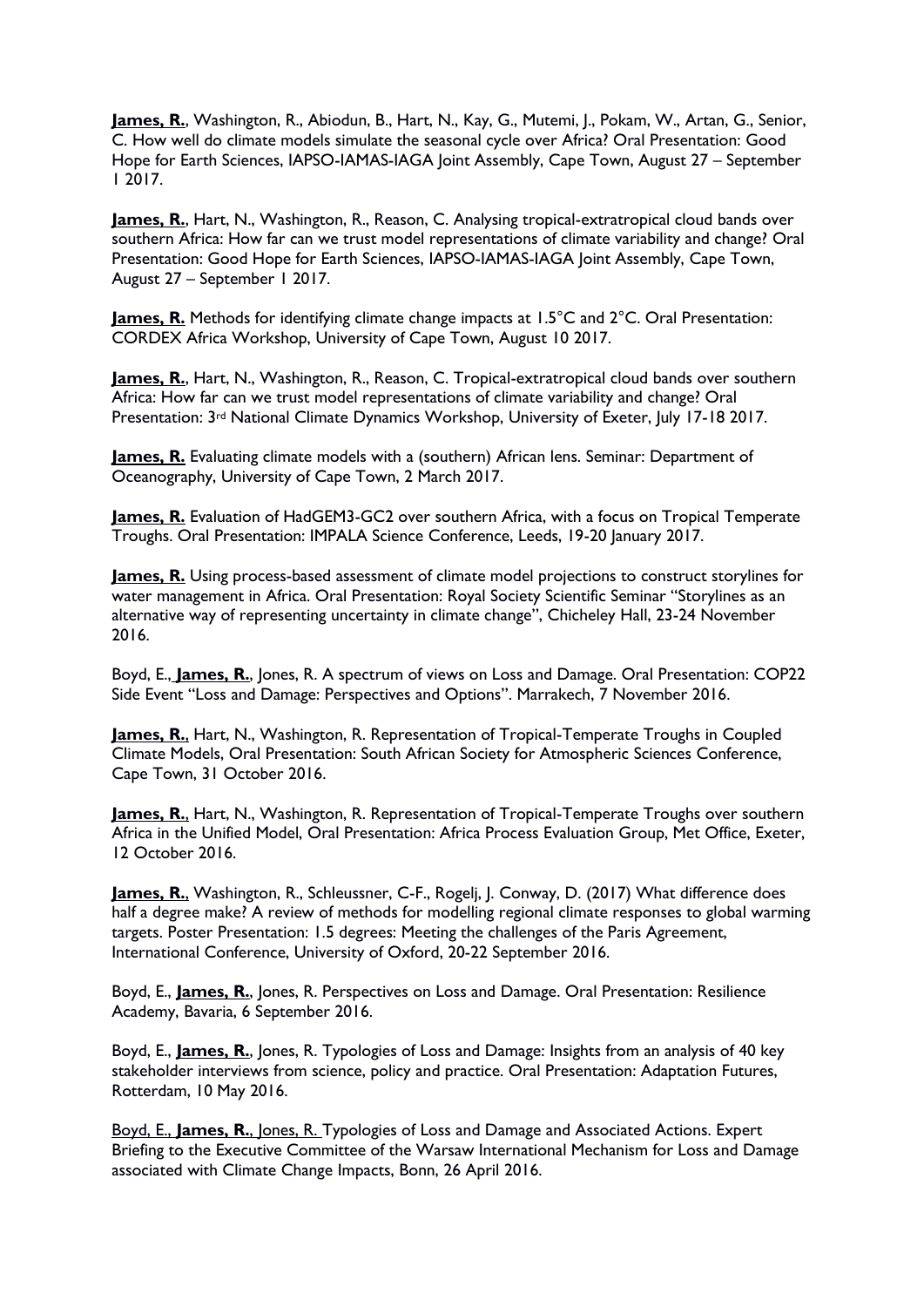http://unfccc.int/adaptation/groups\_committees/loss\_and\_damage\_executive\_committee/items/9548. php

Huggel, C., Bresch, D., Hansen, G., **James, R.**, Mechler, R., Stone, D., Walliman-Helmer, I. Attribution of irreversible loss to anthropogenic climate change. Oral Presentation: European Geosciences Union General Assembly, Vienna, 22 April 2016.

**James, R.**, Washington, R., Jones, R. Can analysis of circulation changes be used to assess confidence in future projections and inform adaptation planning? A case study for southern Africa. Poster Presentation: Workshop 'The role of atmospheric circulation in regional climate change', Reading, 13-15 April 2016.

Serdeczny, O., **James, R.** Climate-related loss and damage – what's justice got to do with it? Discussion Paper and Oral Presentation: Climate Ethics and Economics Workshop, Frankfurt, 3-4 March 2016.

**James, R.** How well does the Unified Model represent the climate system of southern Africa? Oral Presentation: IMPALA Science Conference, Exeter, 10-11 December 2015.

**James, R.**, Otto, F. E. L., Allen, M. Blame it on climate change? The emerging science of event attribution. Seminar: United Nations Environment Programme, Nairobi, 22 April 2015.

**James, R.**, Otto, F. E. L., Parker, H. R., Boyd, E., Cornforth, R., Jones, R., Mitchell, D., & Allen, M. What kind of information might climate change attribution provide for mechanisms to address loss and damage? Oral Presentation: Loss and Damage WriteShop, United Nations Environment Programme, Nairobi, 21 April 2015.

**James, R., Washington, R. Using climate model experiments to explore difference between degrees** of global warming. Oral Presentation: European Geosciences Union General Assembly, Vienna, 17 April 2015. Slides available at:<http://meetingorganizer.copernicus.org/egu2015/sessionprogramme>

**James, R.**, Boyd, E., Jones, R. How can scientists support UNFCCC mechanisms to address loss and damage? Seminar: International Institute for Applied Systems Analysis (IIASA) Risk Policy and Vulnerability Group, Laxenburg, 14 April 2015.

**James, R., Washington, R., & Jones, R. Process-based assessment of regional climate model** projections over southern Africa. Oral Presentation: European Geosciences Union General Assembly, Vienna, 13 April 2015. Slides available at: <http://meetingorganizer.copernicus.org/egu2015/sessionprogramme>

**James, R.**, Otto, F. E. L., Parker, H. R., Boyd, E., Cornforth, R., Jones, R., Mitchell, D., & Allen, M. How can research about extreme events and impacts be developed to support international climate policy? Poster Presentation: European Geosciences Union General Assembly, Vienna, 13 April 2015. Available at:<http://meetingorganizer.copernicus.org/egu2015/sessionprogramme>

**James, R.**, Washington, R. Improving Model Processes for African Climate (IMPALA): Plans for model evaluation 2015-2018. Oral Presentation: Africa Process Evaluation Group, Reading, 19 January 2015.

**James, R.** To what extent do climate models represent risks from future climate change? Oral Presentation: Water Network Seminar, Oxford, 4 December 2014.

**James, R., Washington, R., & Jones, R. Circulation changes associated with drying in West Africa in** QUMP-PRECIS. Oral Presentation: Africa Process Evaluation Group, Exeter, 5 June 2014.